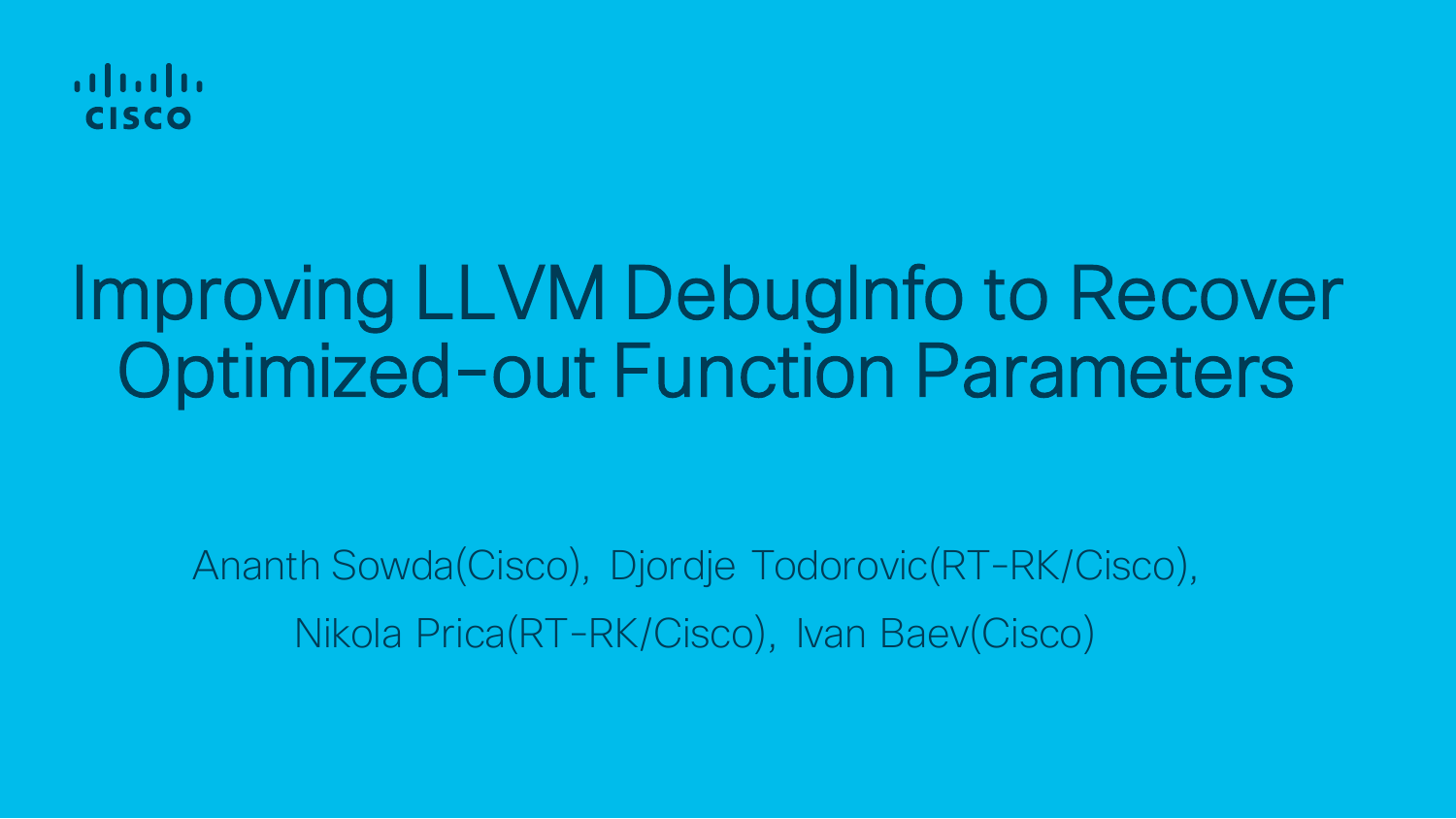## Overview of talk

- Debugging software release products
- Finding parameter values in parent frame
- DWARF 5 extensions
- Implementation
- IR Metadata approach
- Very late MIR approach
- Results
- Future work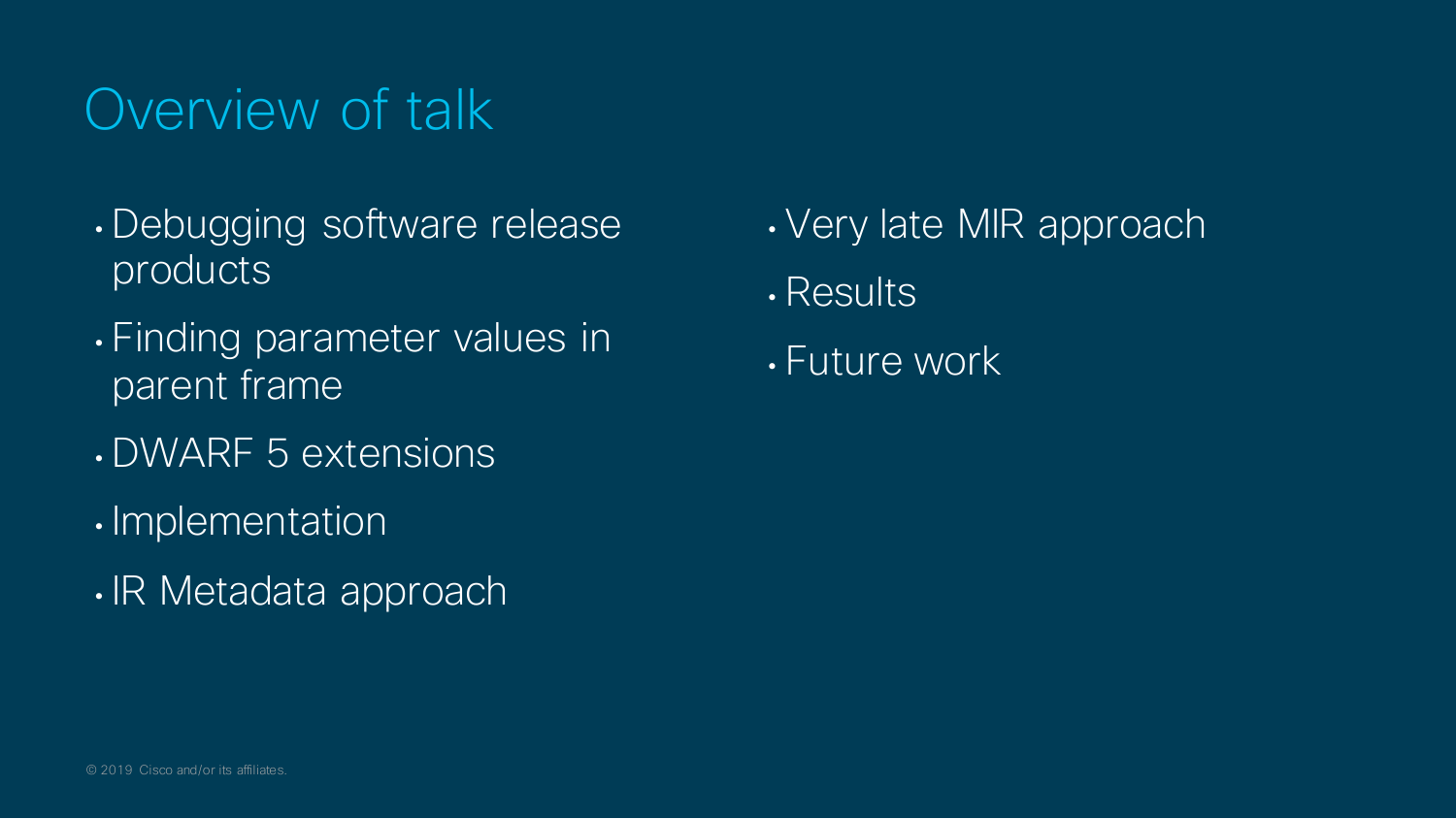### Debugging software release products

- Production software is built with –O2/-O3 and –g
- Customer issues cannot be recreated with debug build
- Bug-fixing relies on core-file analysis of optimized code
- Problem: Large number of function parameters are optimized-out in backtrace - Where are my input values?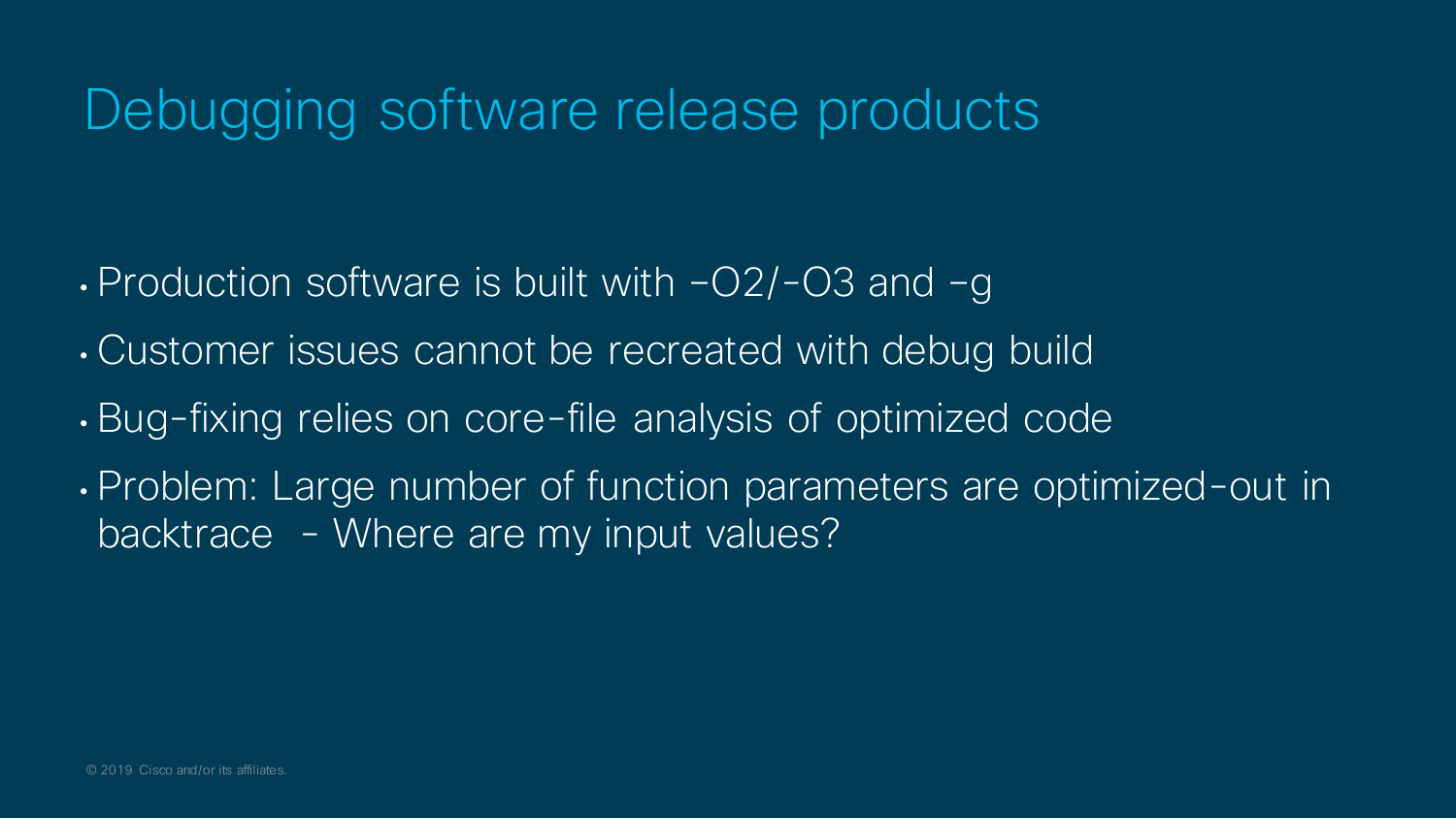## Finding parameter values in caller frame

- For parameters, there is a natural back-up: parent frame
- Outgoing parameters may be available: constants, stack, callee-saved **registers**
- If user can find them manually, debugger with help from compiler could automate parameter recovery
- @Entry values for parameters in backtrace
- Special case: Unmodified parameters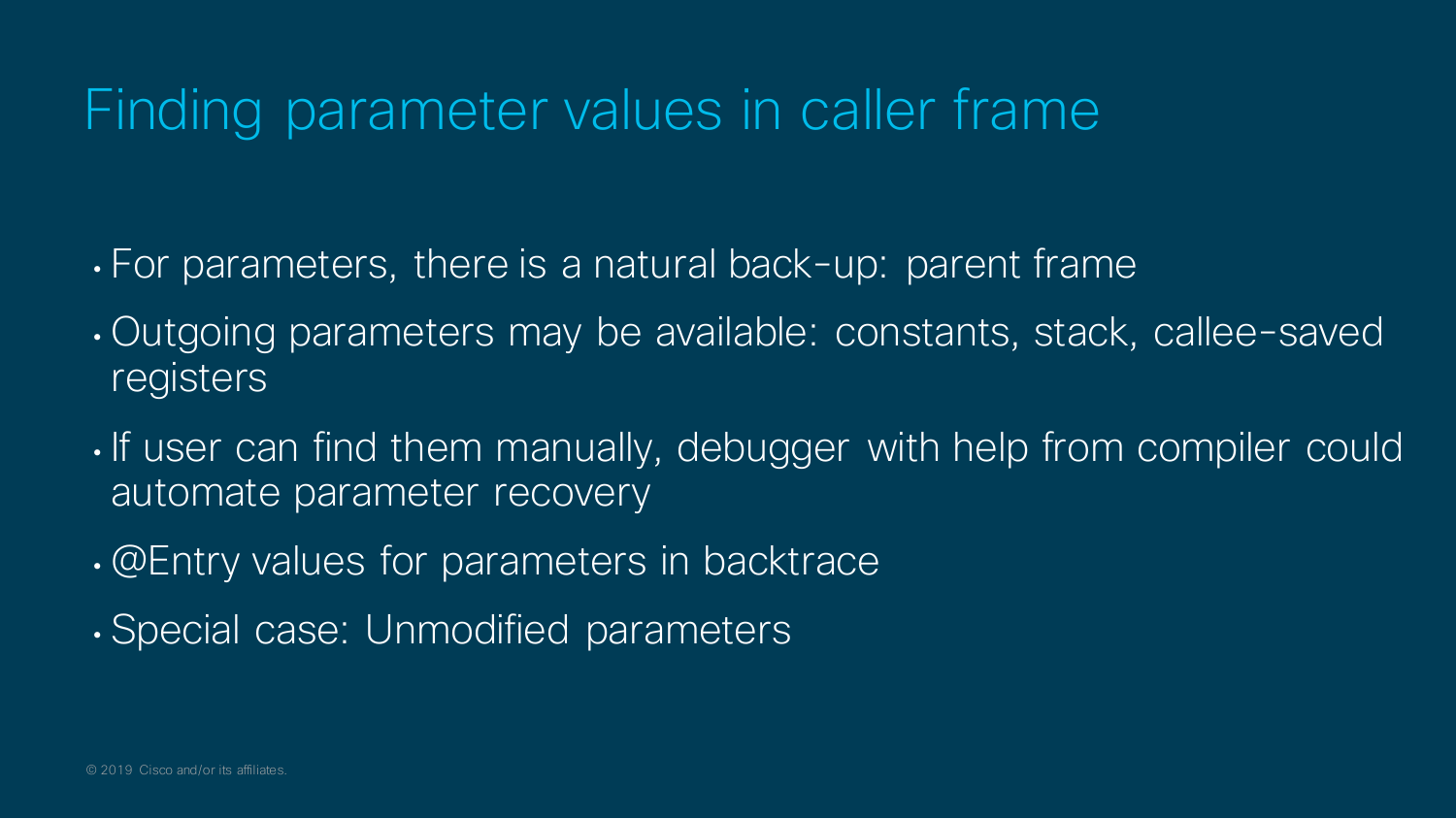### Backtrace with parameters optimized-out

Core was generated by `./n.x'. Program terminated with signal SIGABRT, Aborted. #0 0x0000003cae432495 in raise () from /lib64/libc.so.6

(gdb) bt #0 0x0000003cae432495 in raise () from /lib64/libc.so.6 #1 0x0000003cae433c75 in abort () from /lib64/libc.so.6 #2 0x0000000000400544 in fn2 (val=<optimized out>) at ex.c:9 #3 0x0000000000400509 in fn1 (x=<optimized out>, y=<optimized out>) at n.c:17 #4 0x0000000000400520 in main () at n.c:27

#### Compiler : LLVM 8.0.0, compile options: -g -O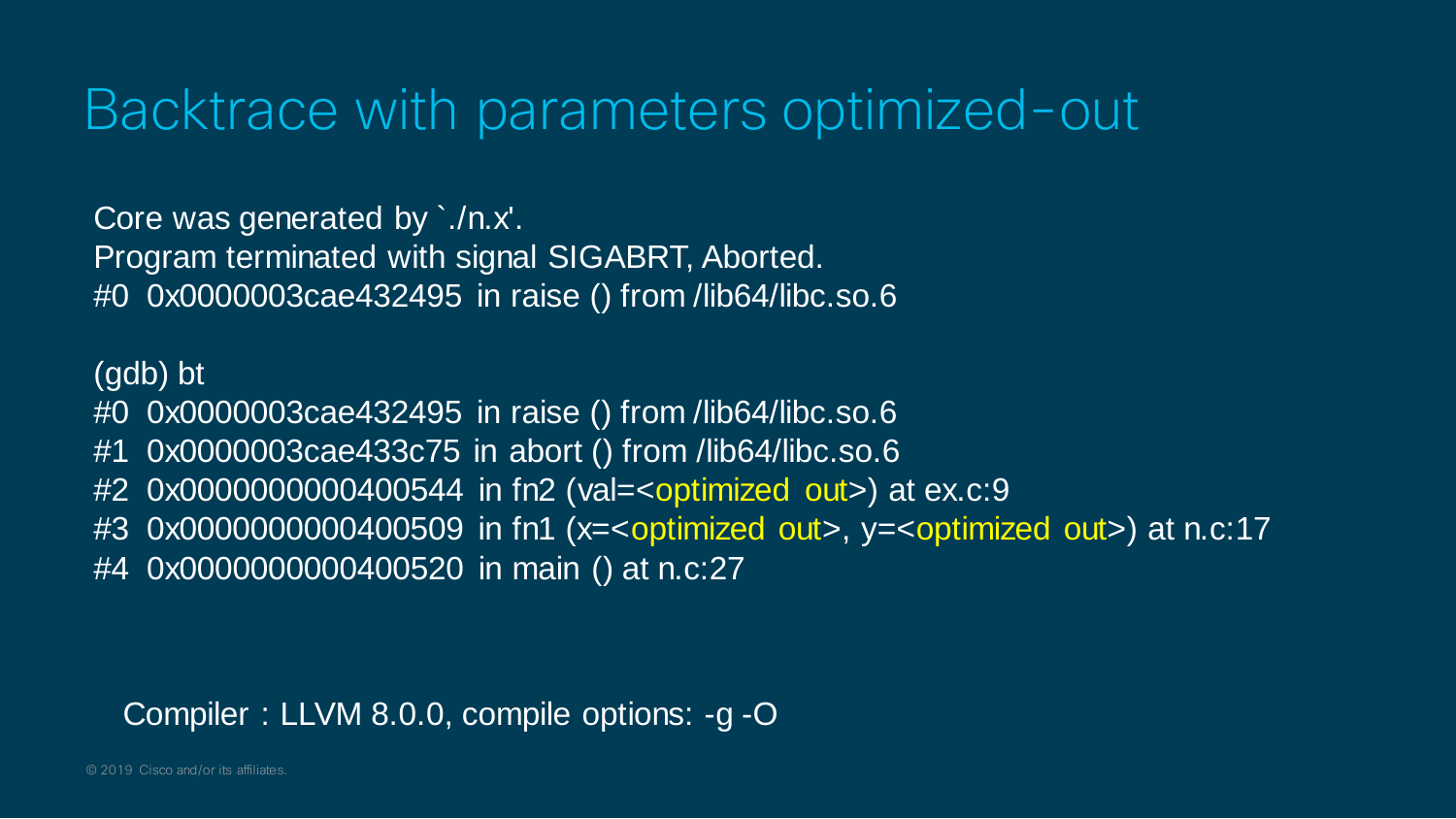### Backtrace with @entry value for parameters

Core was generated by `./n.x.entry-val'. Program terminated with signal SIGABRT, Aborted. #0 0x0000003cae432495 in raise () from /lib64/libc.so.6

(gdb) bt #0 0x0000003cae432495 in raise () from /lib64/libc.so.6 #1 0x0000003cae433c75 in abort () from /lib64/libc.so.6 #2 0x0000000000400544 in fn2 (val=val@entry=111) at ex.c:9 #3 0x0000000000400509 in fn1 (x=x@entry=40, y=y@entry=70) at n.c:17 #4 0x0000000000400520 in main () at n.c:27

Compiler: LLVM 8.0.0, compile options: –femit-param-entry-values –g -O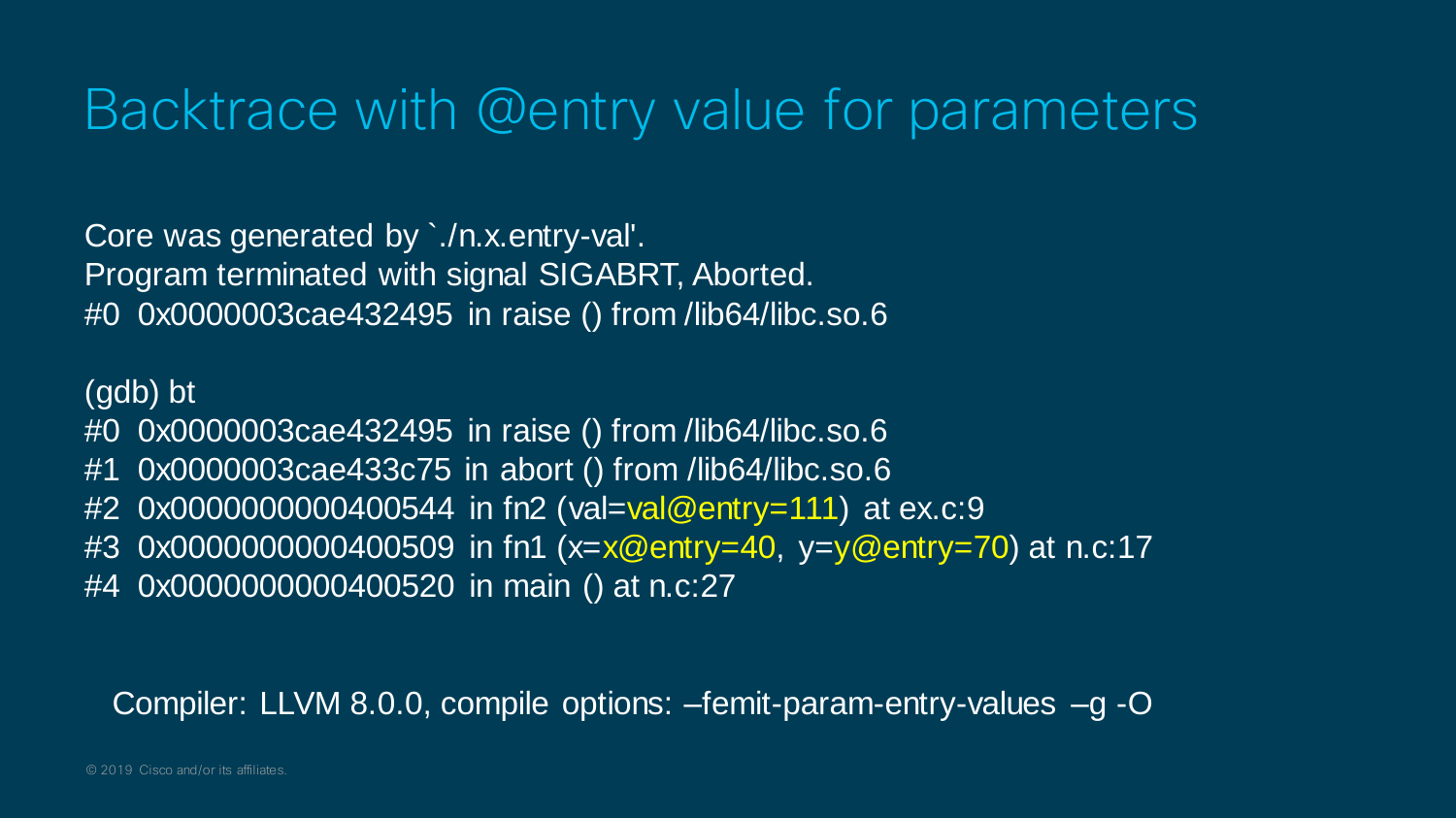### DWARF 5 Extensions

• Callee parameter entry-value information: DW\_OP\_entry\_value used in .debug\_loc or DW\_AT\_location block

### • Call site information:

- DWARF tags: DW\_TAG\_call\_site, DW\_TAG\_call\_site\_parameter
- Along with DWARF attributes: DW\_AT\_call\_pc, DW\_AT\_call\_origin, DW\_AT\_call\_target, DW\_AT\_call\_value
- Some more attributes for tail call detection
- Jakub Jelinek, "Improving debug info for optimized away parameters", 2010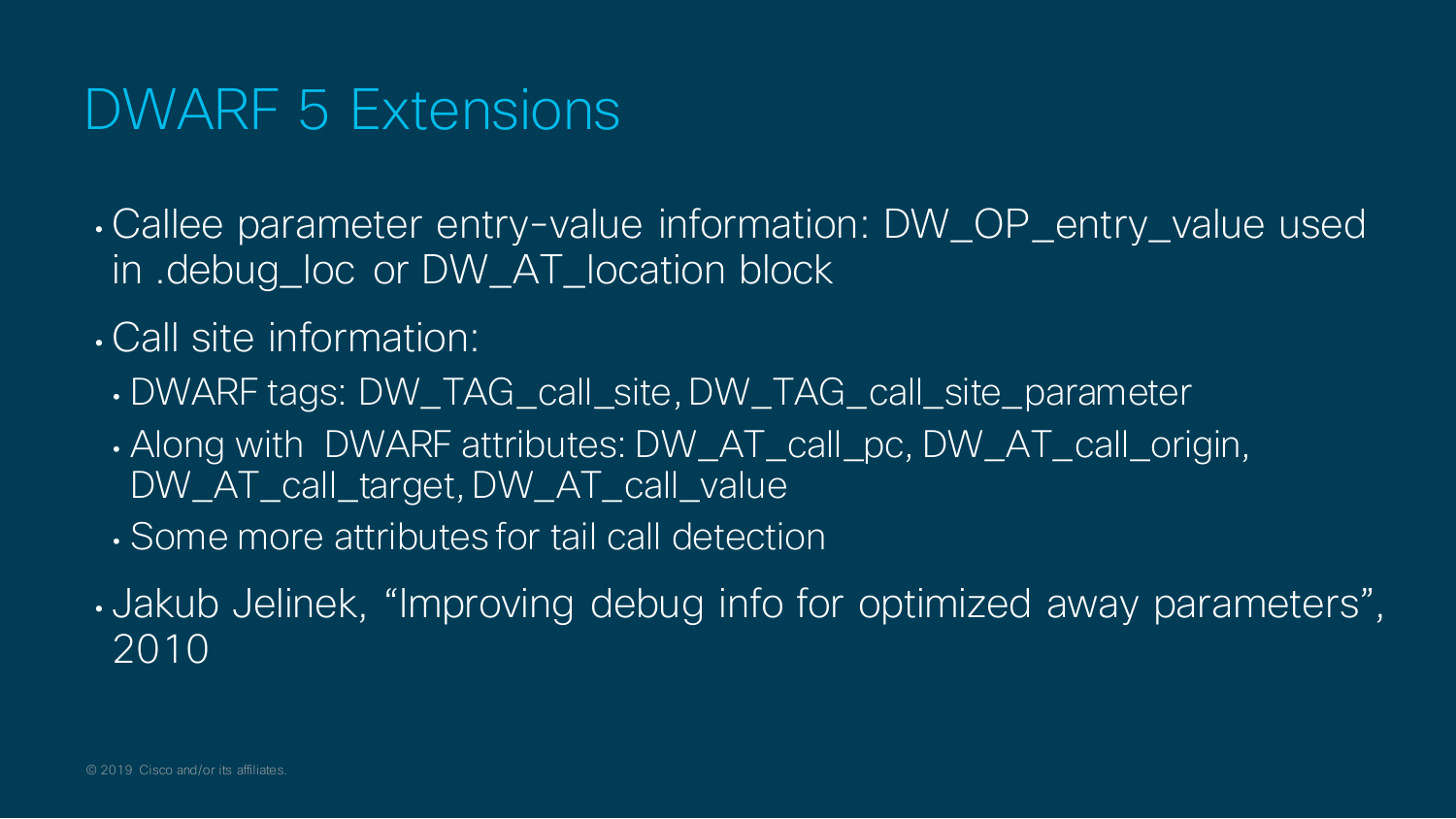Implementation in LLVM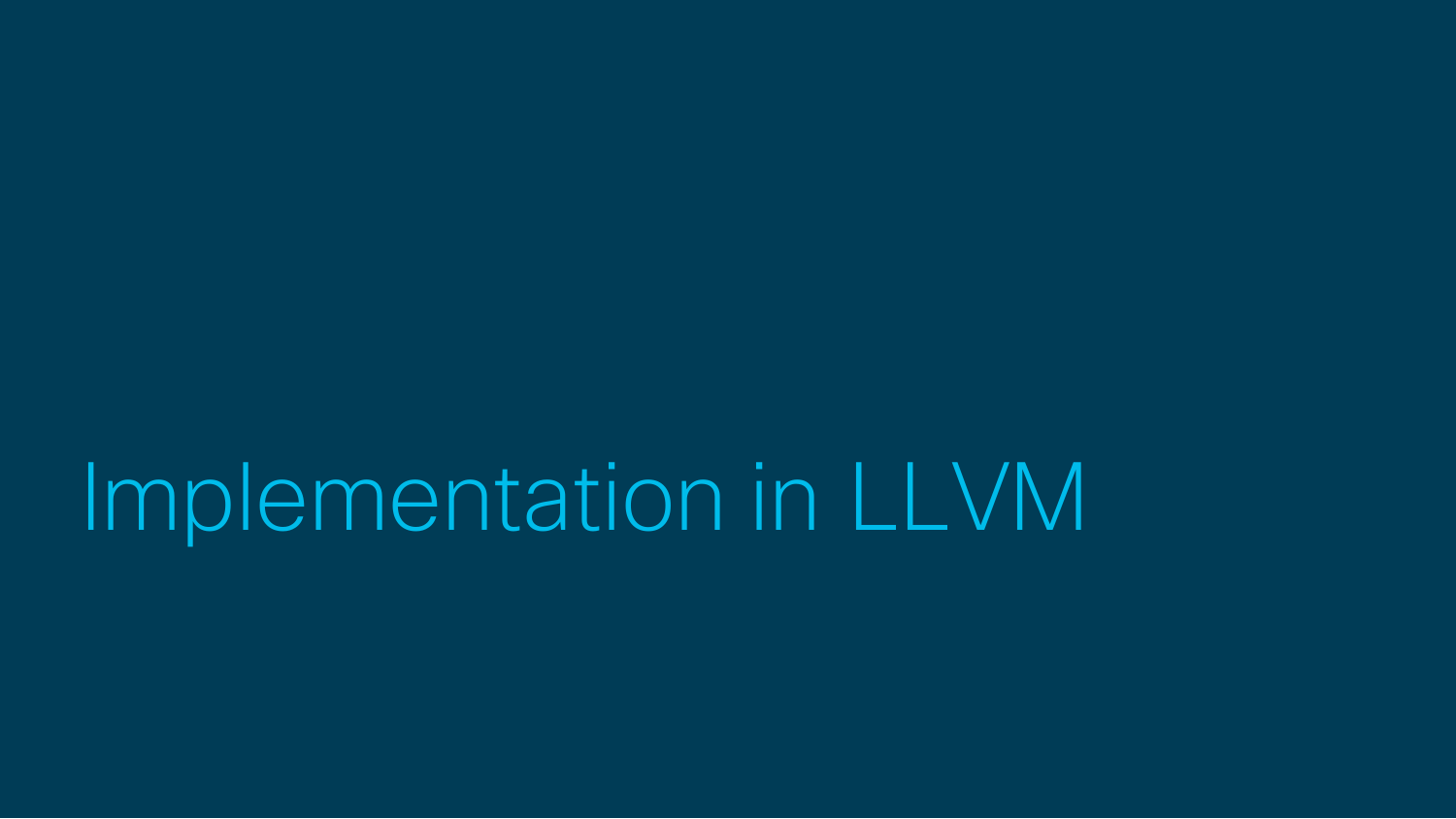### Implementation

- Two approaches
	- ▶ Using IR Metadata
	- $\triangleright$  Using very late MIR analysis

• By implementing this feature in LLVM/Clang we improve backtrace quality in terms of the number of optimized-out values by 27%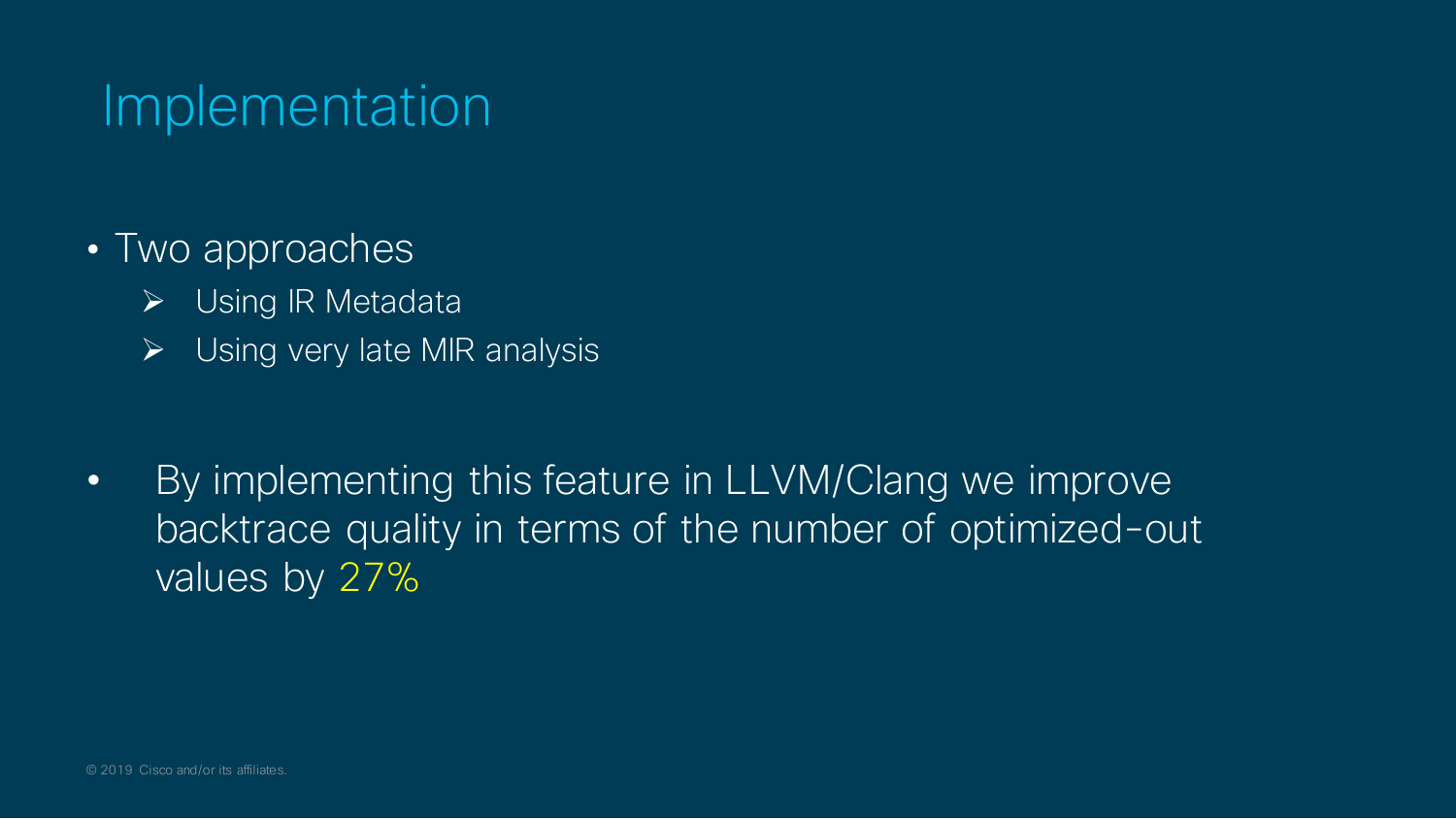- Parts of the implementation
	- $\triangleright$  Front-end part
	- $\triangleright$  IR (middle-end) part
	- $\triangleright$  Instruction selection (SelectionDAG phase)
	- $\triangleright$  Backend representation
	- LiveDebugValues (using 'ArgNotModified' info generated by front-end)
	- > AsmPrinter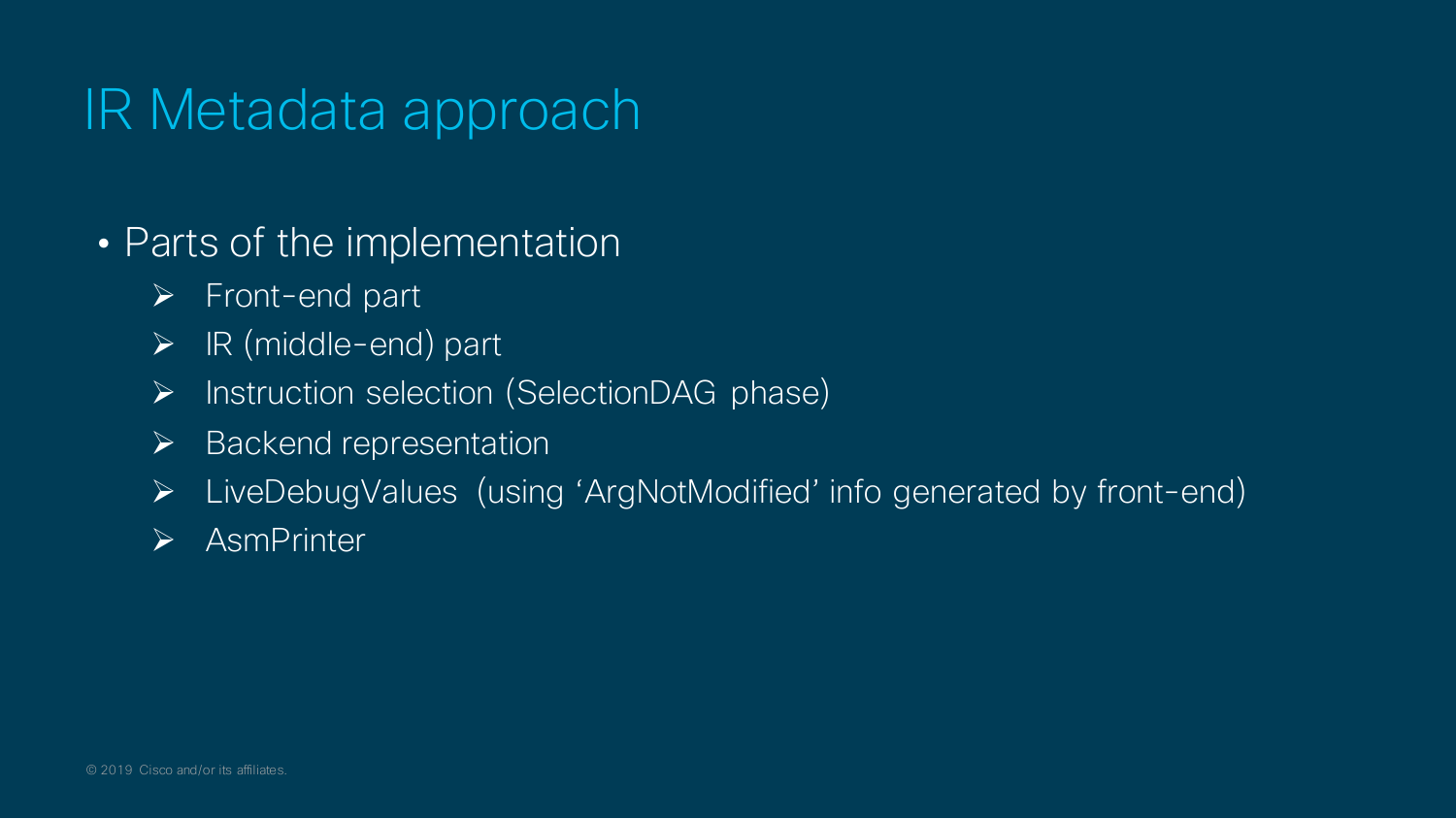Front-end part IR part

- DIMetadata  $\rightarrow$  DWARF Tags
- DICallSite and DICallSiteParam

```
extern int foo(int);
int baa(int a) {
 if (a > 0)return foo(a + 3);
 return 0;
}
```
…  $if.$  then:  $if.$  preds = %entry %1 = load i32, i32\* %a.addr, align 4, !dbg !28, !tbaa !20  $% \text{add} = \text{add}$  nsw i32  $% \overline{1}$ , 3,  $\text{1dbg}$  !29

store i32 %call, i32\* %retval, align 4, !dbg !31 br label %return, !dbg !31

!12 = !DICallSite(scope: !13, file: !1, parameters: !14, line: 4, calledSubprogram: !16)  $!14 = !{!15}$ !15 = !DICallSiteParam(argno: 1, variable: !11, expr: !DIExpression(DW\_OP\_lit3, DW\_OP\_plus)) !16 = !DISubprogram(name: "foo", scope: !1, file: !1, line: 1, isLocal: false, isDefinition: false, flags: DIFlagPrototyped, isOptimized: true, elements: !2)

…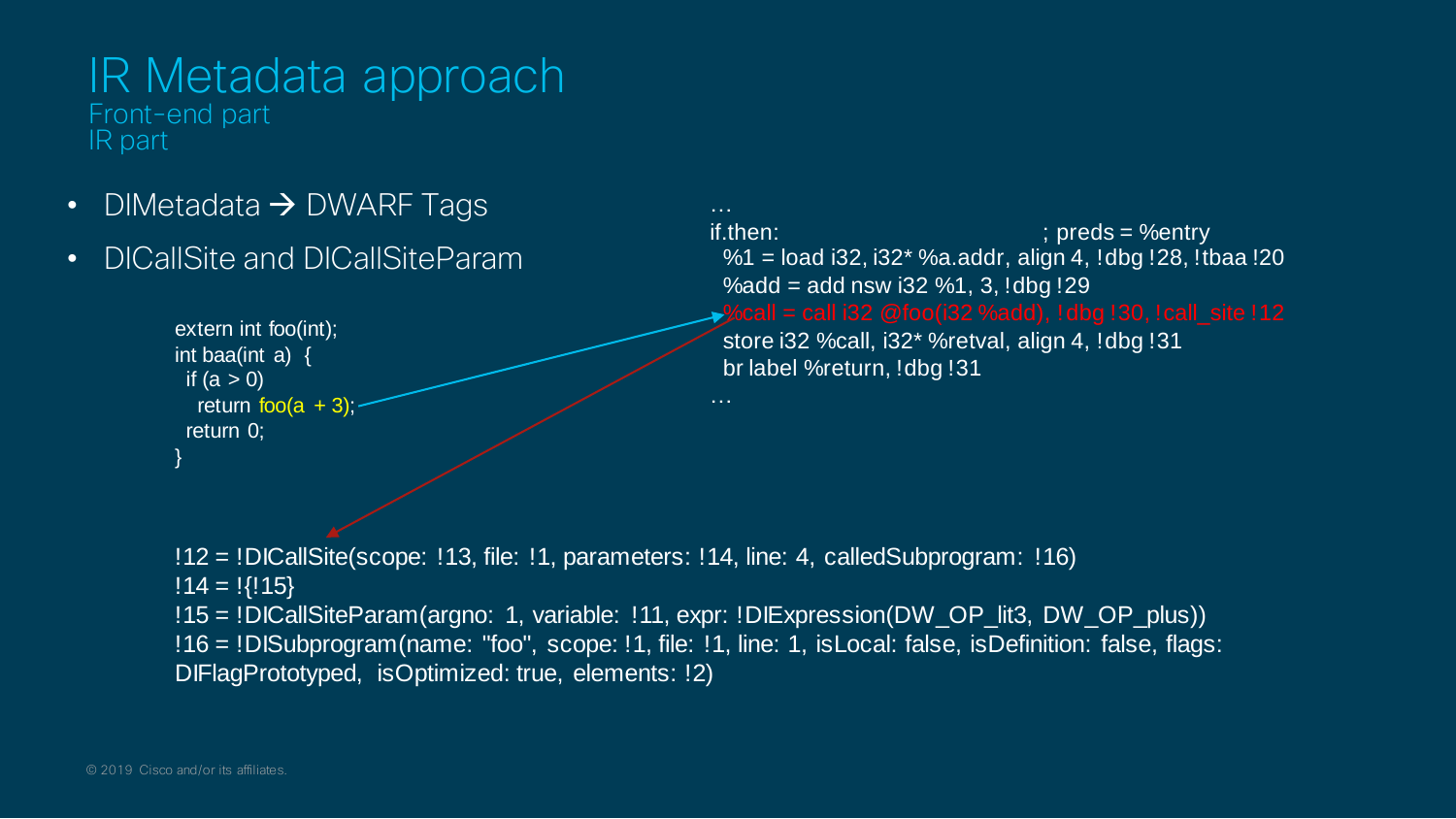Back-end representation

• DBG CALLSITE and DBG\_CALLSITEPARAM

extern int foo(int ,int , int); extern int gaa(int); int baa(int a, int b)  $\{$ int  $c = \text{gaa}(c)$ ; int  $d = \text{gaa}(d)$ ; return foo $(c, d + 3, -31)$ ; }

 $%$ EAX<def> = KILL  $%$ EAX,  $%$ RAX; %ESI<def> = LEA64\_32r %RAX<kill>, 1, %noreg, 3, %noreg;  $%$ EDX<def> = MOV32ri -31: %EDI<def> = MOV32rr %EBX<kill>: %RBX<def> = POP64r %RSP<imp-def>, %RSP<imp-use>; flags: FrameDestroy DBG\_CALLSITE 1, %noreg, <!22>; \* DBG\_CALLSITEPARAM %EDI, "c", %EBX, %noreg; \* DBG\_CALLSITEPARAM %EDX, !DIExpression(DW\_OP\_lit31, DW\_OP\_neg) , 4294967265, %noreg; \* DBG\_CALLSITEPARAM %ESI, "d" !DIExpression(DW\_OP\_lit3, DW\_OP\_plus) , %RAX, 0, <! DIExpression(DW\_OP\_constu, 3,

DW\_OP\_plus)>;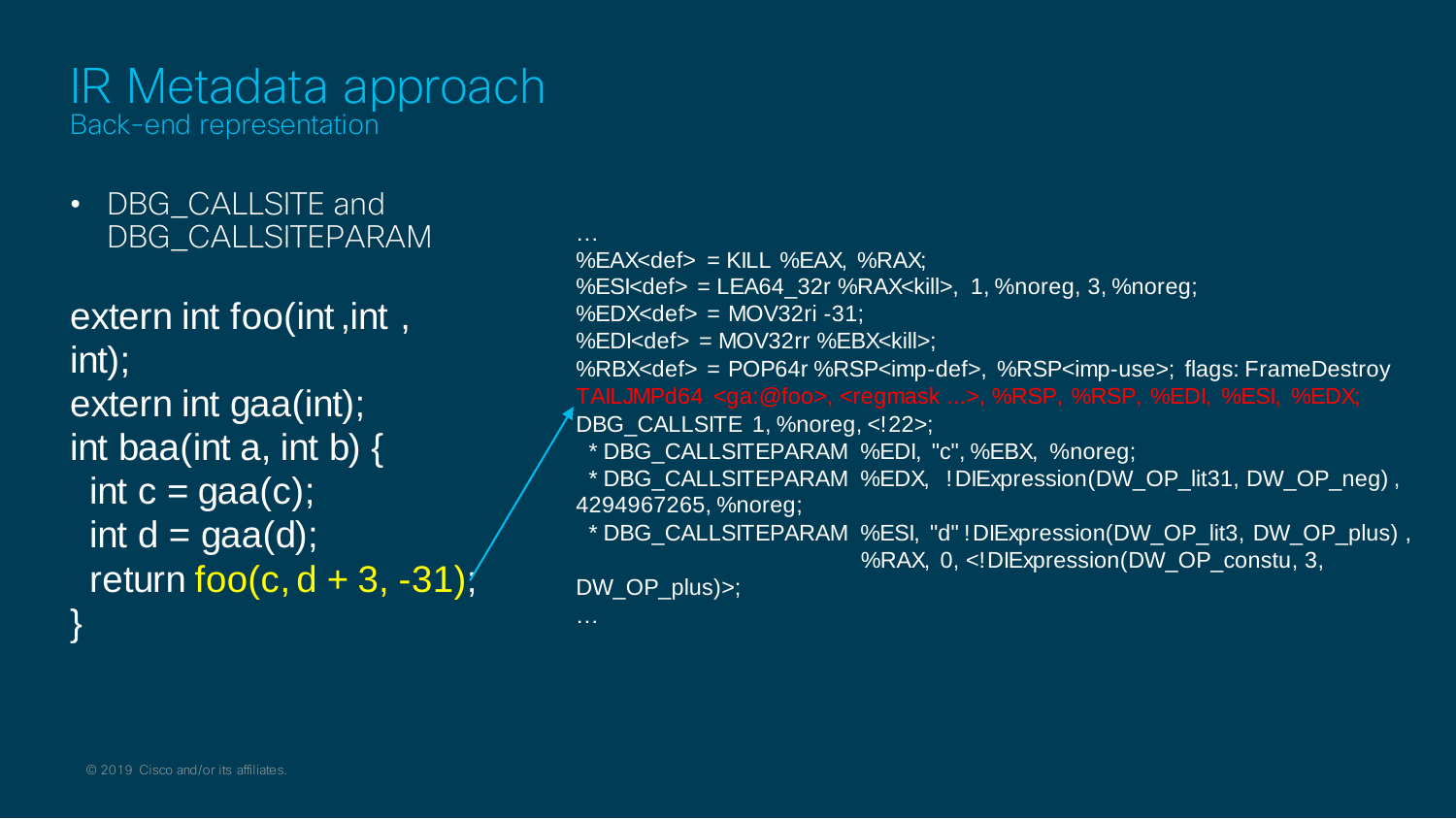#### IR Metadata approach **LiveDebugValues AsmPrinter**

- Emitting of DBG\_VALUEs with DW\_OP\_entry\_value in LiveDebugValues for function arguments that have unmodified value throughout the function
- Using 'DIFlagArgumentNotModified' flag from argument's DILocalVariable
- Dumping DWARF info in AsmPrinter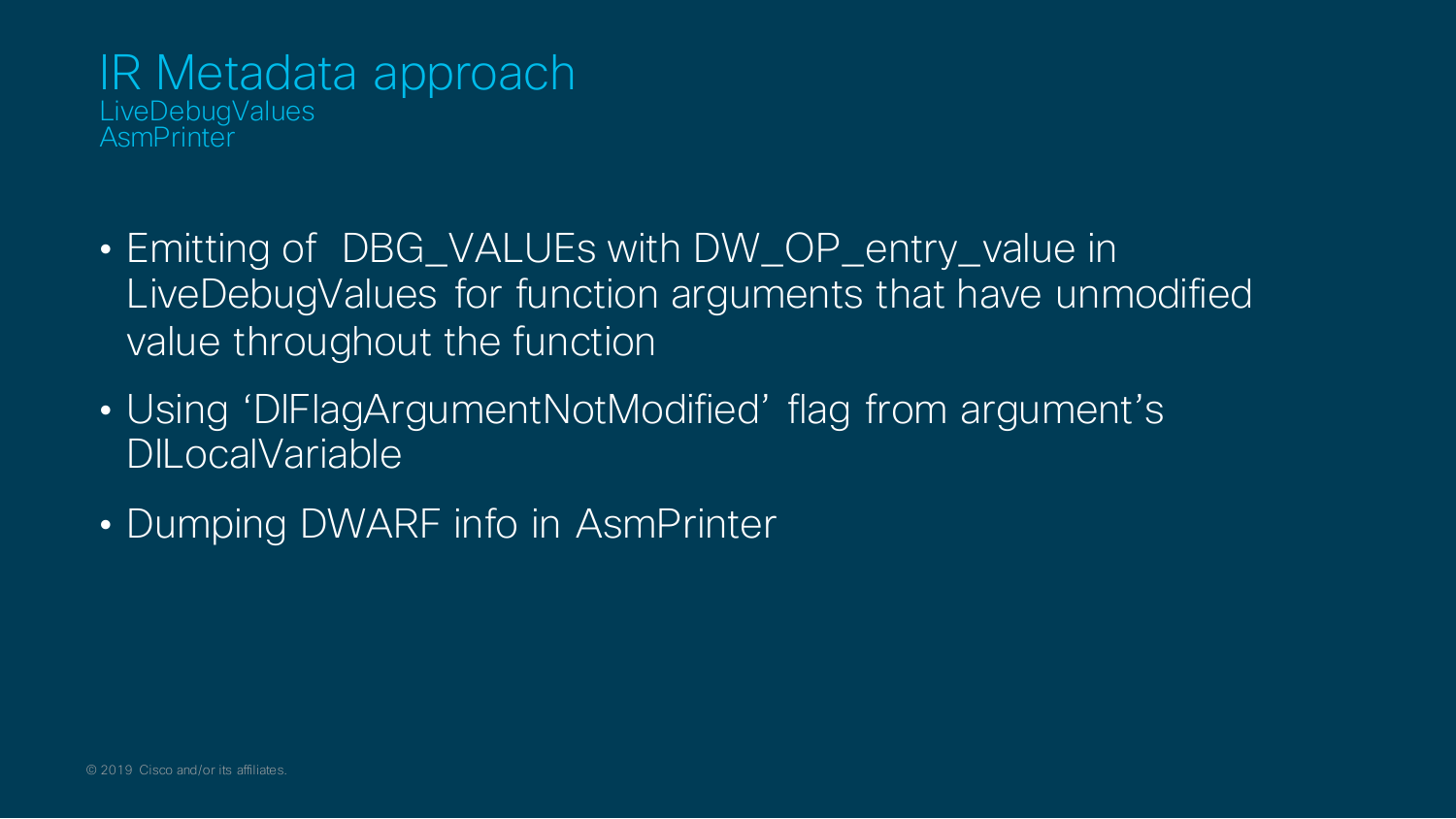#### IR Metadata approach **Measurements**

- The improvement of debug user experience is 16%
- Dwarfy-stats
- GDB 7.11 as benchmark
	- With no 'femit-param-entry-values'

==================================== 20 backtraces with 804 parameters <optimized out> parameters 26% @entry values 0.0%

==================================== • With 'femit-param-entry-values'

> ==================================== 20 backtraces with 804 parameters <optimized out> parameters 22% @entry values 27%

====================================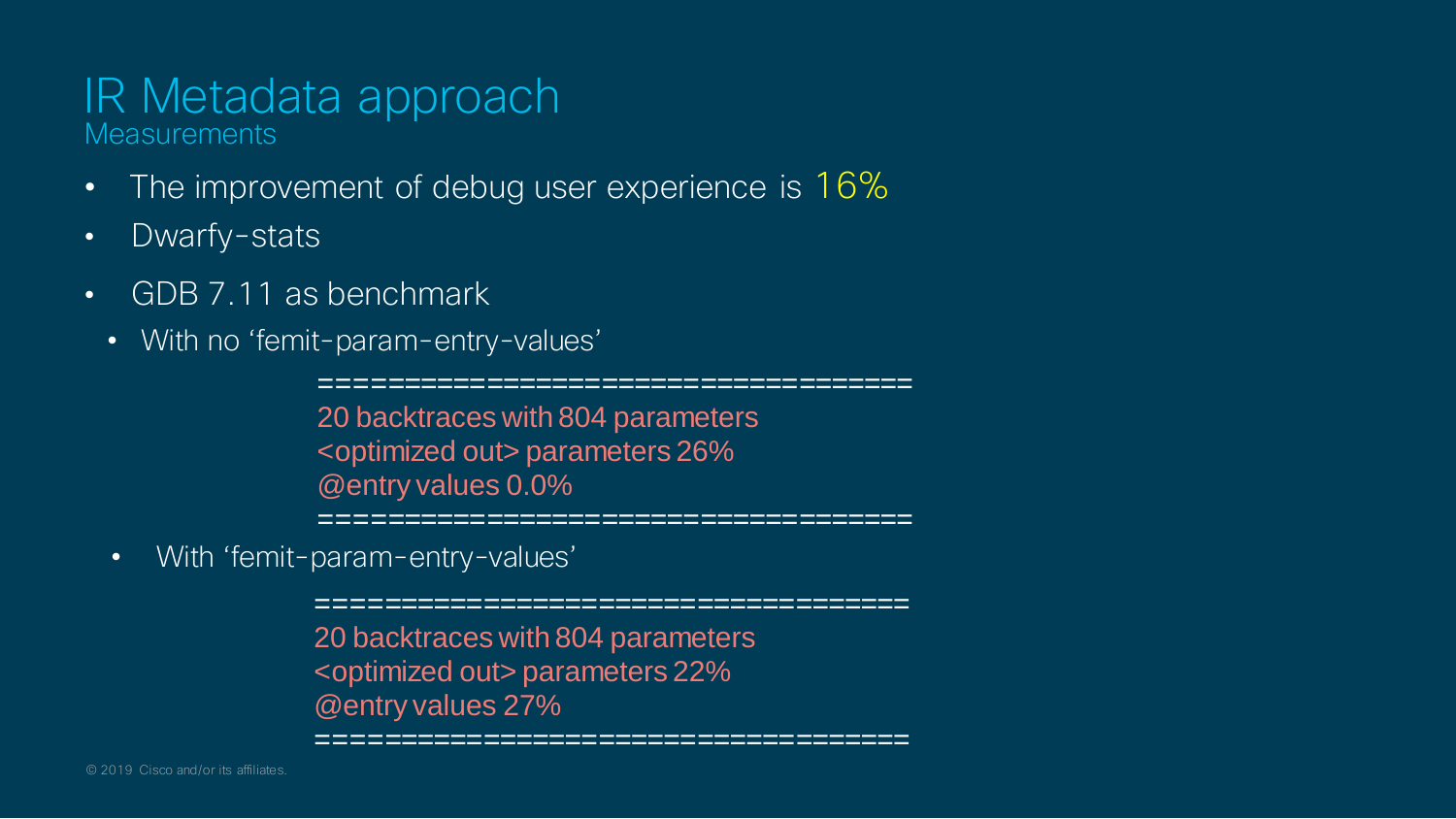- Advantages
	- $\triangleright$  More readable IR and MIR
	- $\triangleright$  No target specific parts (almost)
- Disadvantages
	- $\triangleright$  Hard for maintaining
	- > LLVM passes can break call site debug info
	- $\triangleright$  Handling new kind of meta instructions through the whole pipeline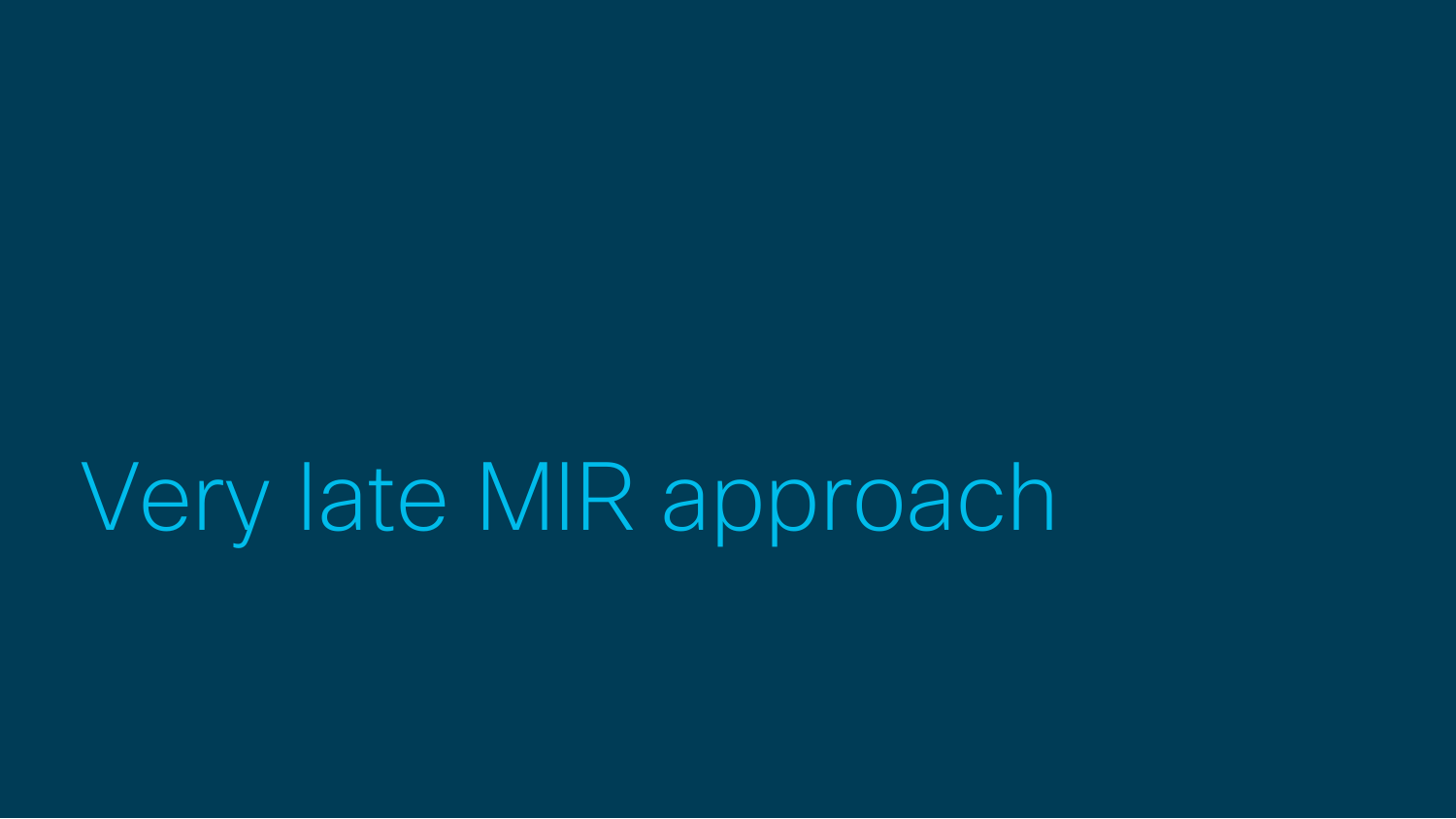- Reuse from previous IR approach
	- LiveDebugValues part
	- AsmPrinter part
- CallLowering phase
	- $\triangleright$  Machinelnst and call site information
	- $\triangleright$  MIR dump representation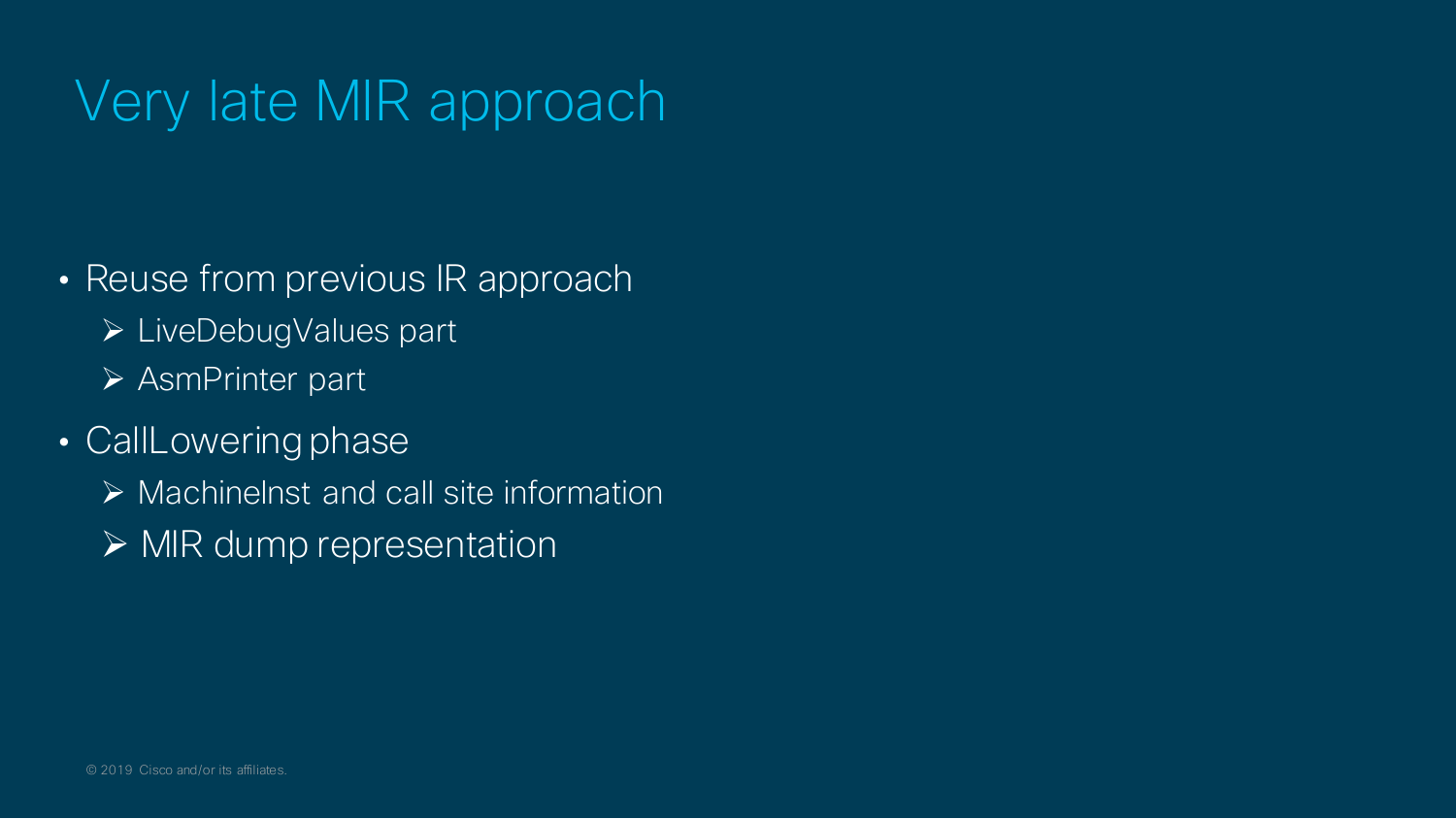MIR example

callSites:

- { bb: 0, offset: 2, fwdArgRegs:
	- $-$  { arg: 0, reg: '\$edi' }
	- $-\{$  arg: 1, reg: '\$esi' } }

body:

bb.0.entry:

liveins: \$edi, \$esi

renamable \$esi = nsw ADD32rr killed renamable \$esi, renamable \$edi, implicit-def dead \$eflags TAILJMPd64 @foo, csr\_64, implicit \$rsp, implicit \$ssp, implicit \$rsp, implicit \$ssp, implicit \$edi, implicit \$esi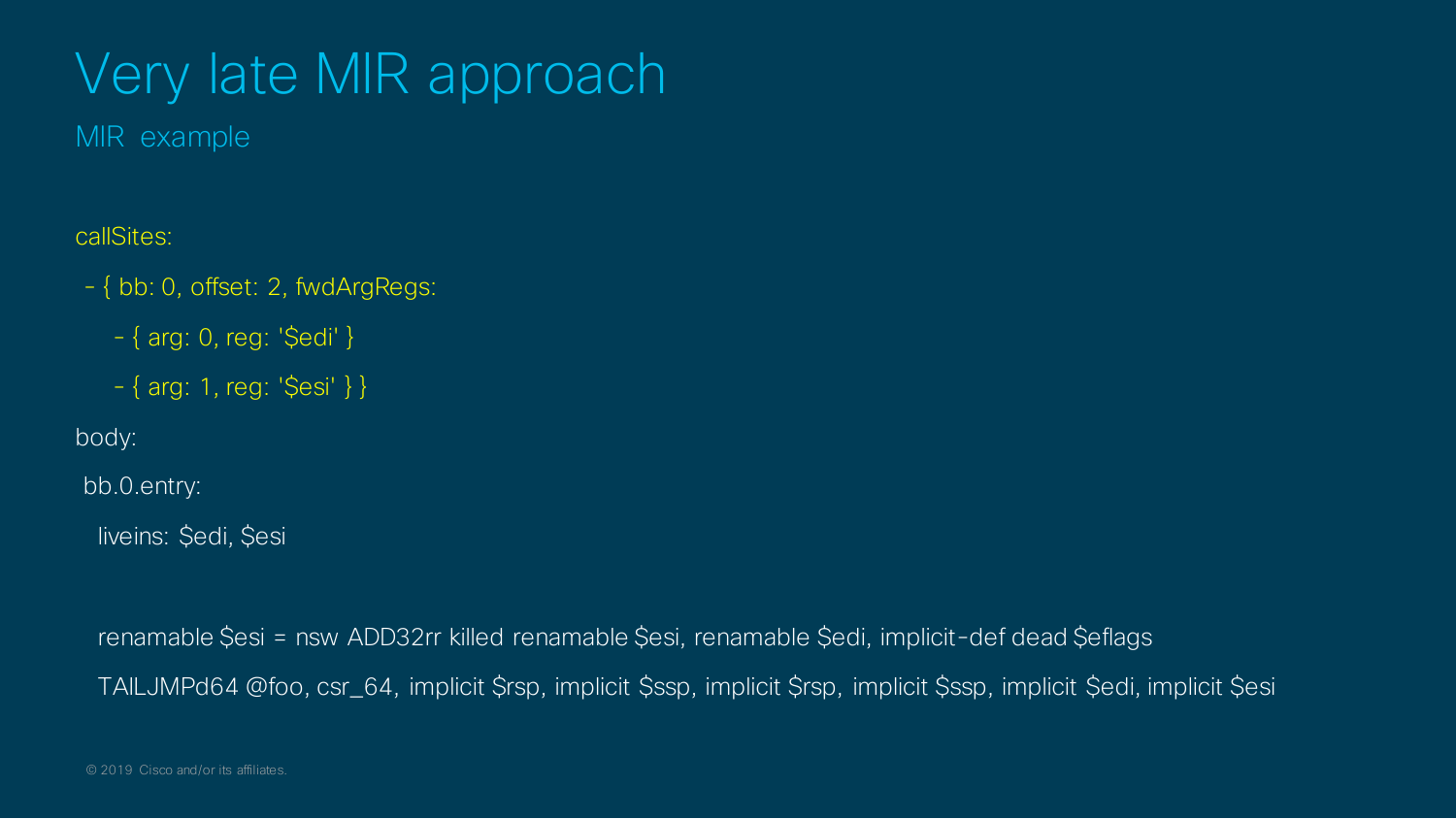### Very late MIR approach Interpretation

- Interpretation analysis
	- describeLoadedValue
	- DW\_OP\_entry\_value
	- Loading register in parent block

 $\text{S}\text{esi} = \text{MOV}32\text{ri }4$  $$edi = MOV32rr$  $$r14d$ \$rdx = LEA64r \$rsp, 1, \$noreg, 8, \$noreg CALL64pcrel32 @foo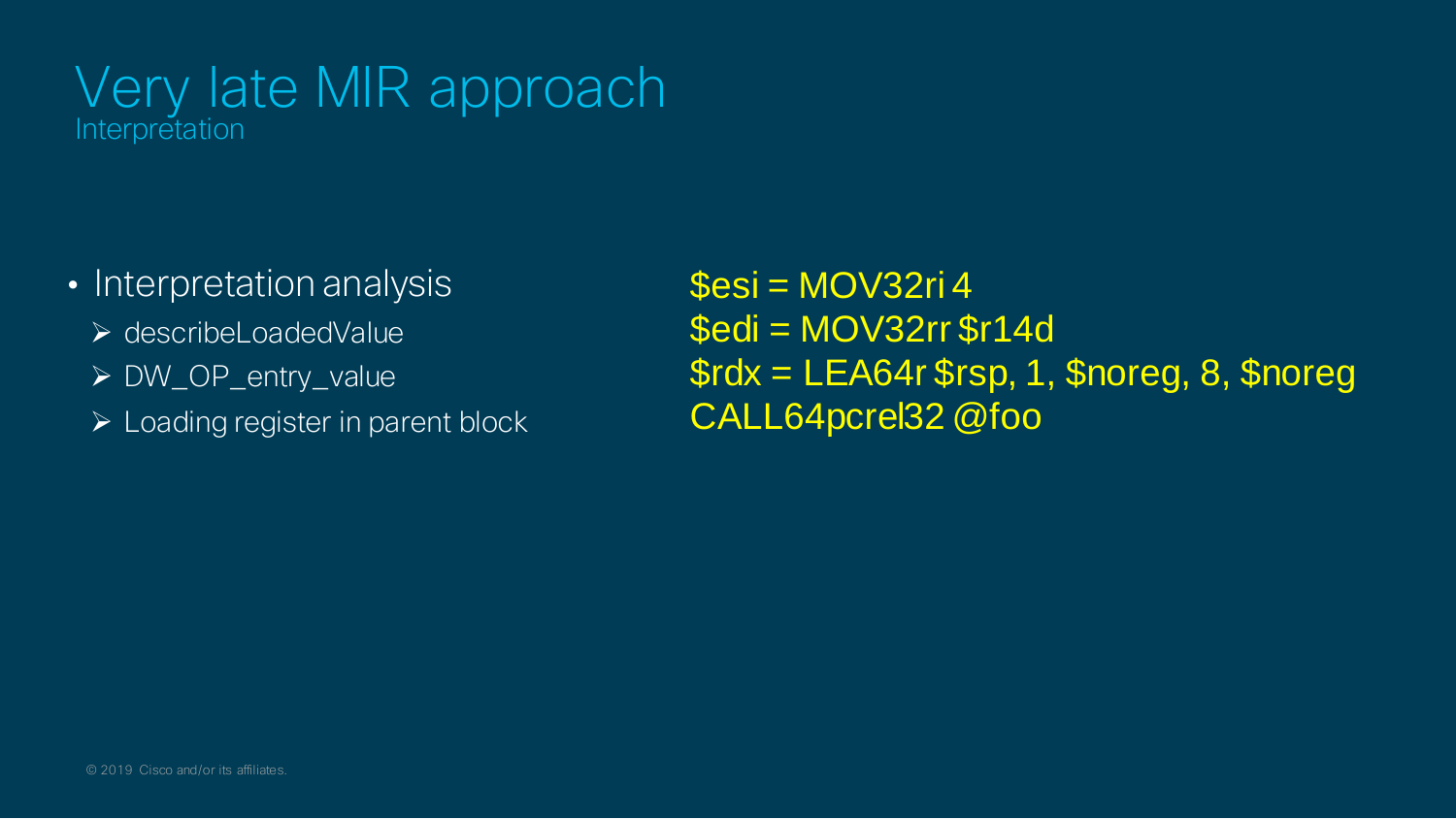### Very late MIR approach Interpretation

• Target Instruction Interface function

*describeLoadedValue (const MachineInstruction &MI,* 

*const MachineOperand \*&Op,*

*DIExpression \*\*Expr) const;*

- Target independent part
	- Loading of immediate values
	- $\triangleright$  Register to Register moves
	- $\triangleright$  Stack Loading
	- ▶ Memory Loading
- Target independent part
	- ▶ X86 LEA interpretation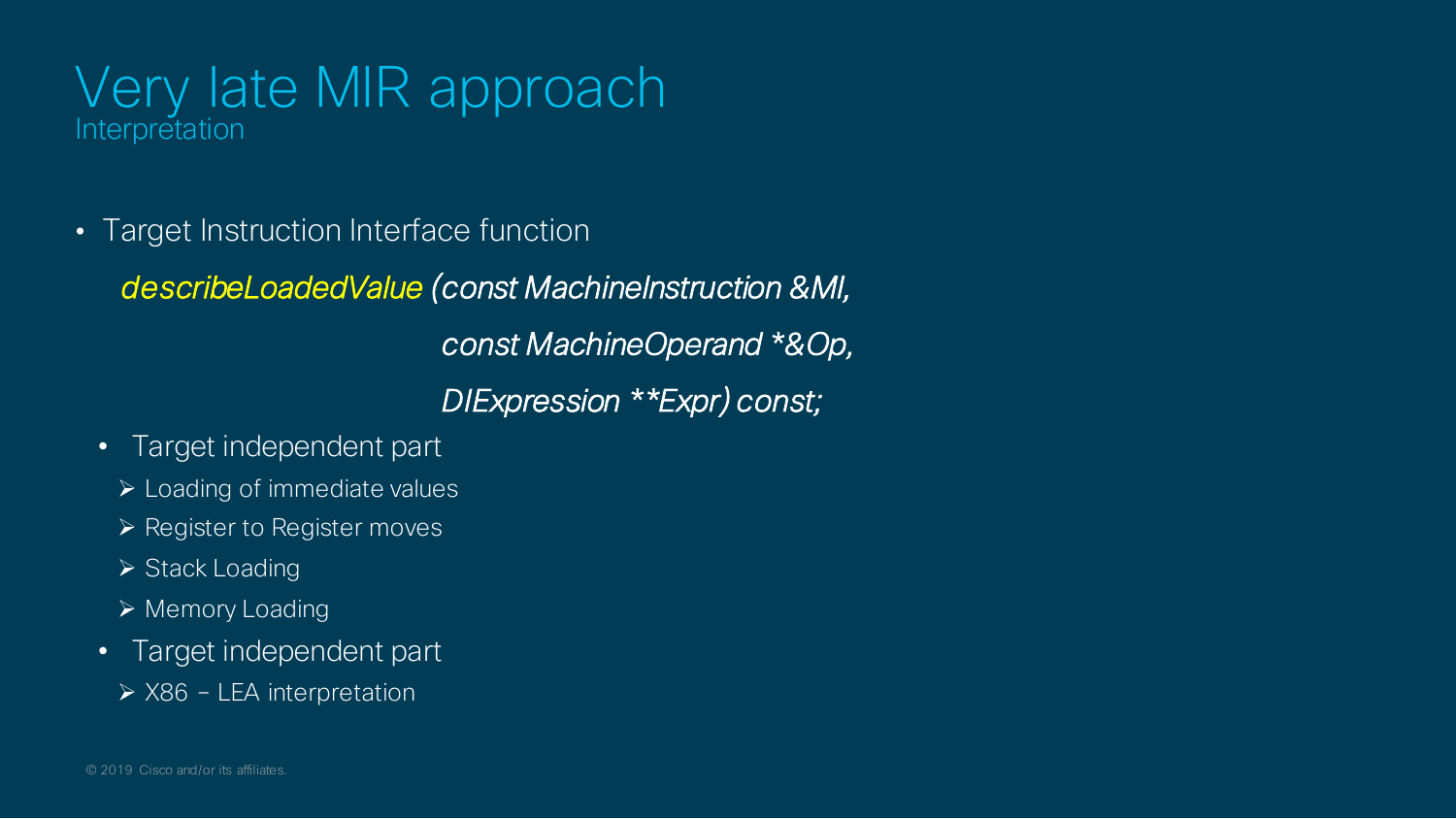### Very late MIR approach **Measurements**

|                           | <b>CLANG</b> | 483.xalancbmk | GDB-7.11     |
|---------------------------|--------------|---------------|--------------|
| # of call sites           | 688,400      | 23,858        | 92,985       |
| # of call site parameters | 875,694(48%) | 38,513(83%)   | 103,274(72%) |
| % of dbg size increase    | $1\%$        | $1\%$         | 11%          |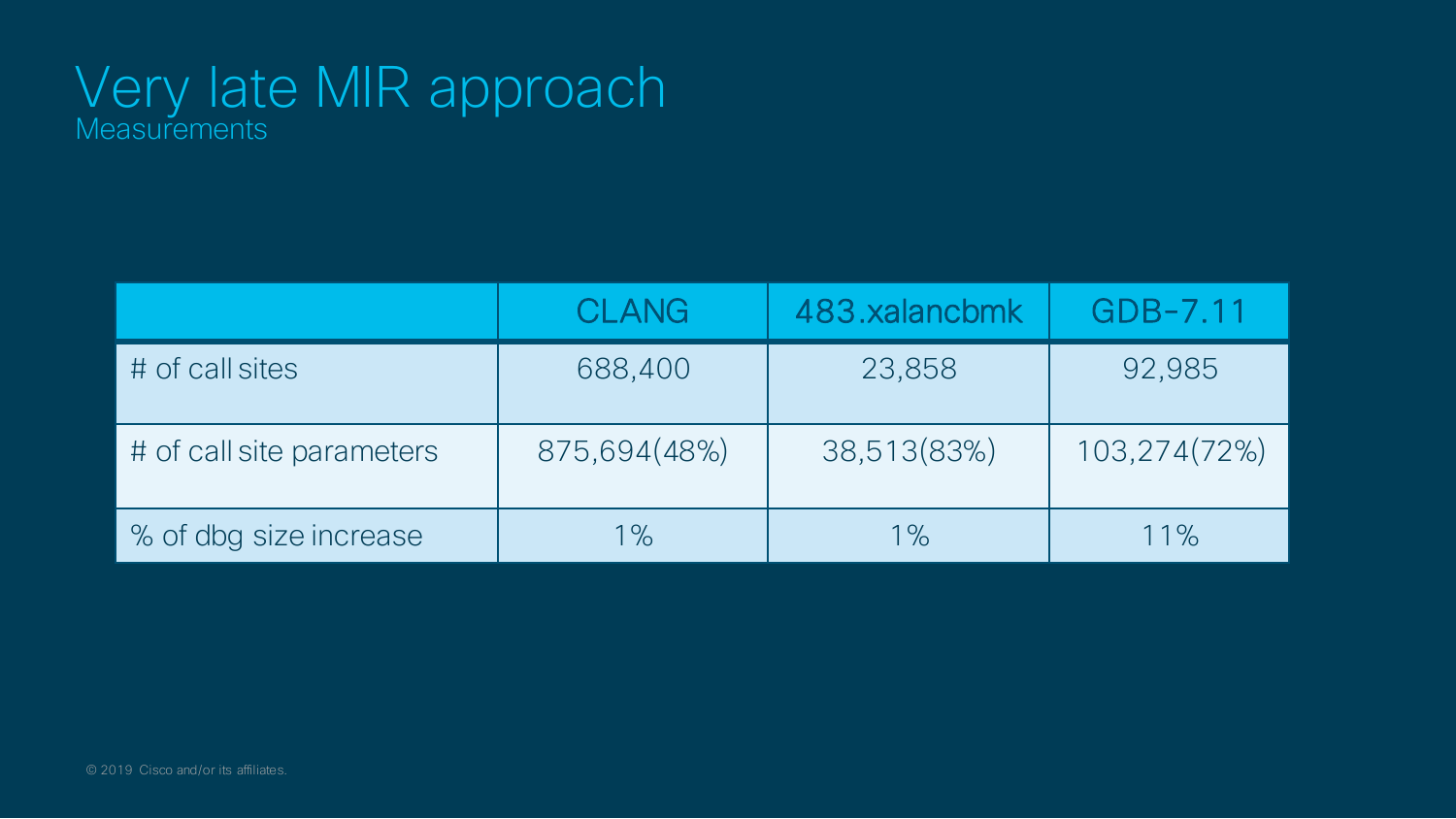#### Very late MIR approach **Measurements**

- The improvement of debug user experience is 27%
- GDB 7.11 as benchmark
	- With no 'femit-param-entry-values'

==================================== 20 backtraces with 804 parameters <optimized out> parameters 26% @entry values 0.0% ====================================

• With 'femit-param-entry-values'

20 backtraces with 804 parameters <optimized out> parameters 19% @entry values 33% ====================================

====================================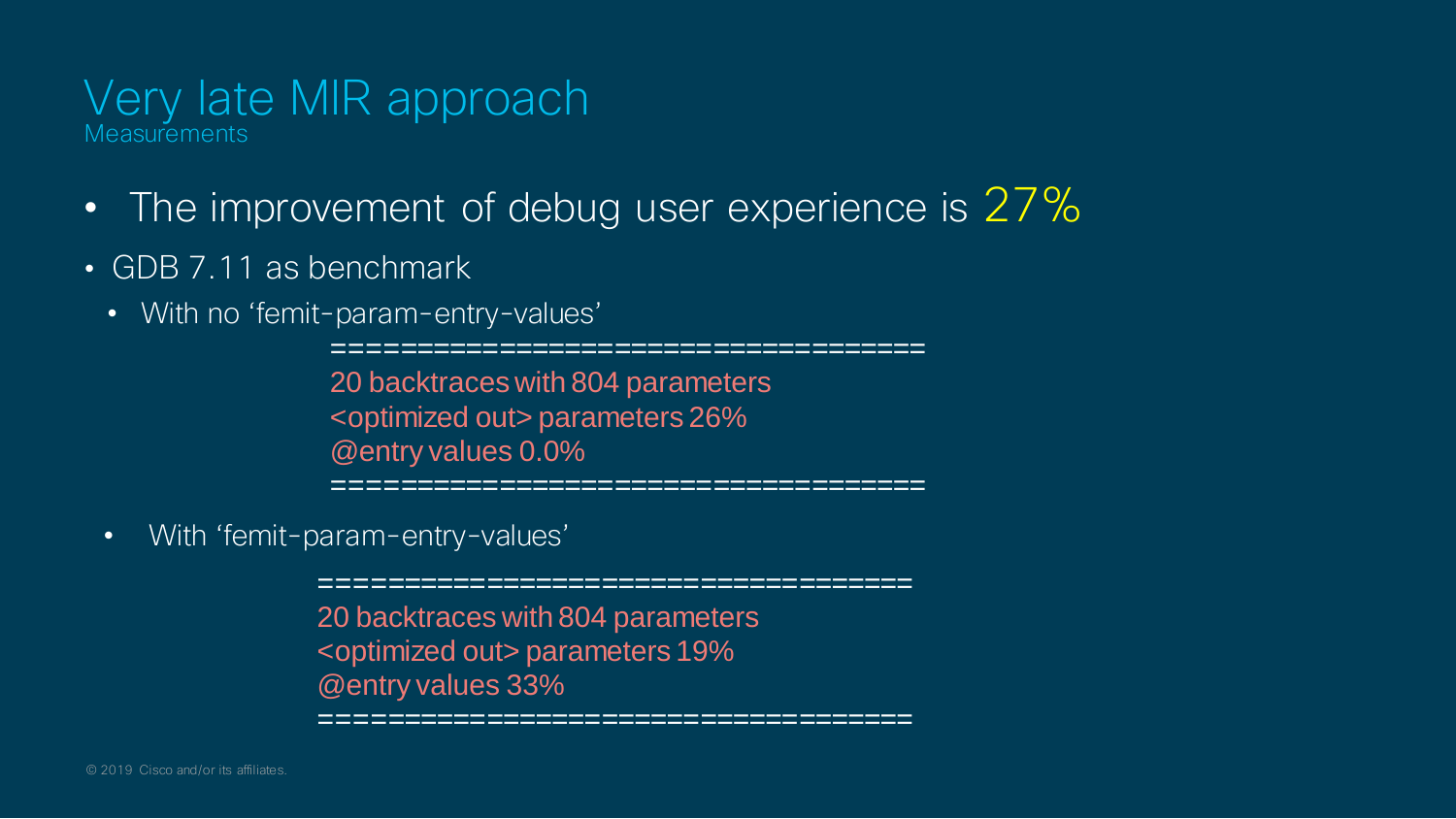- Advantages
	- $\triangleright$  The latest approach easy for maintaining
	- $\triangleright$  Backbone for further improvements
	- $\triangleright$  Better debug user experience
- Disadvantages
	- $\triangleright$  Target specific solution